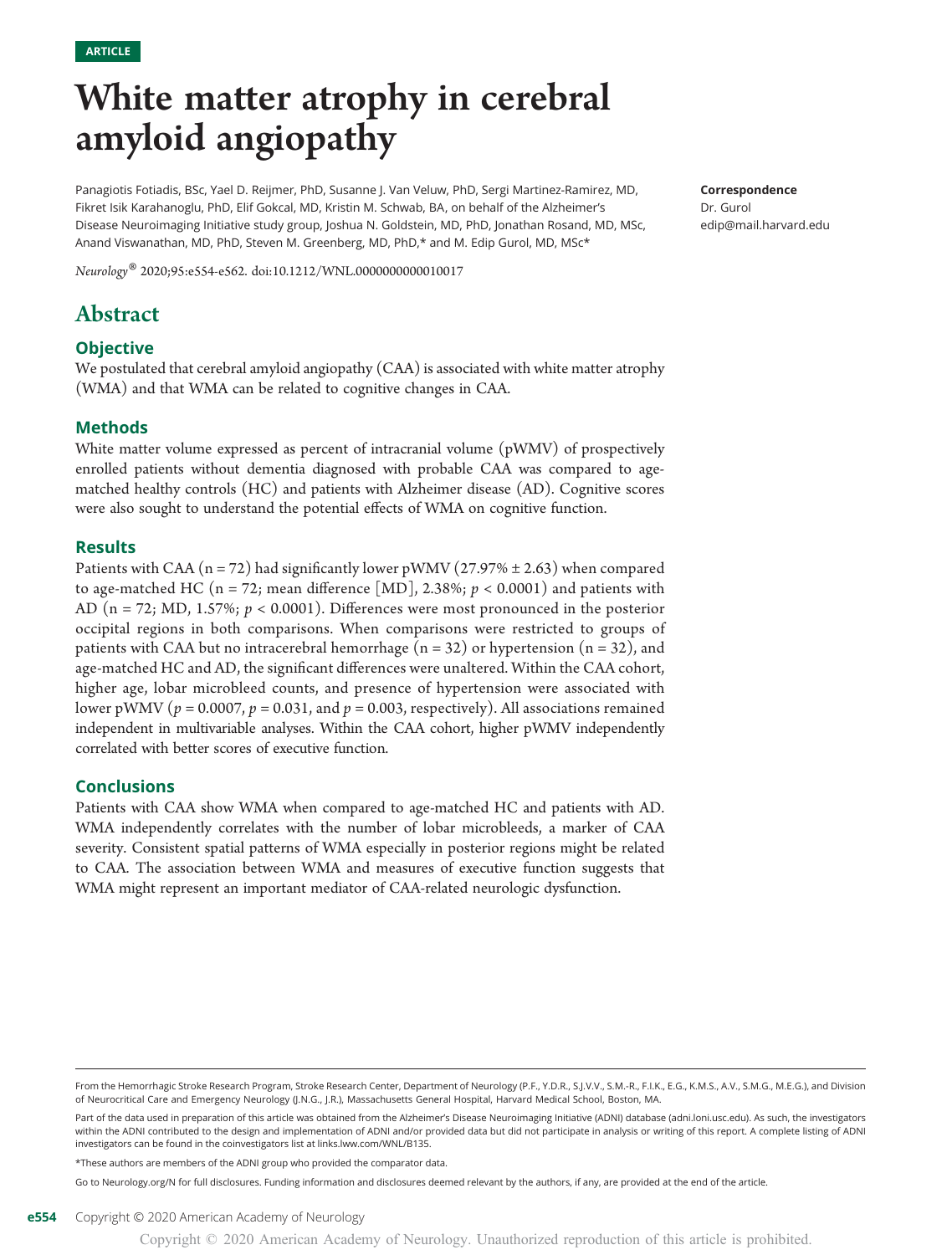# **Glossary**

AD = Alzheimer disease; ADNI = Alzheimer's Disease Neuroimaging Initiative; CAA = cerebral amyloid angiopathy; CMB = cerebral microbleed; eTIV = estimated total intracranial volume; FLAIR = fluid-attenuated inversion recovery; GLM = general linear model;  $HC =$  healthy control;  $ICH =$  intracerebral hemorrhage;  $pGWV =$  percent of intracranial gray matter volume; pWMV = percent of intracranial white matter volume; SWI = susceptibility-weighted imaging; WMA = white matter atrophy;  $WMH =$  white matter hyperintensity;  $WMV =$  white matter volume.

Cerebral amyloid angiopathy (CAA) is characterized by the accumulation of β-amyloid proteins in the walls of small and medium-sized leptomeningeal and cortical vessels resulting in a characteristic acellular wall thickening.<sup>1,2</sup> This vascular pathology can result in hemorrhagic lesions such as spontaneous lobar intracerebral hemorrhage (ICH) and cortical cerebral microbleeds (CMB), through breakdown of the wall, as well as ischemic consequences, such as white matter disease, because of the associated vascular dysfunction. $3-5$  Multiple lines of evidence show that CAA is also associated with cognitive impairment, especially in the form of executive dysfunction, independent of acute pathologies such as lobar hemorrhages.<sup>5-9</sup>

Brain atrophy correlates with age and is tightly linked to dementia.10 A recent study showed that vascular amyloid is an independent contributor to cortical atrophy, an association mostly mediated by vascular dysfunction, both in patients with a hereditary type of CAA without Alzheimer pathology as well as in older patients with sporadic CAA.11 Despite the wellknown associations between CAA and white matter pathologies such as leukoaraiosis and microstructural damage, the effects of CAA on white matter volume (WMV) are unknown.

We hypothesized that WMV expressed as percent of total intracranial white matter volume (pWMV) would be lower in CAA when compared to both age-matched healthy controls (HCs) and patients with AD. We also hypothesized that decreases in pWMV would correlate with imaging (CMB counts) and genetic (presence of APOE <sup>e</sup>4) markers of CAA severity as well as executive function changes, the most characteristic cognitive manifestation of CAA.

# Methods

## Study design and participants

Individuals with sporadic CAA were enrolled at Massachusetts General Hospital, Boston, between March 15, 2006, and November 2, 2015. None had dementia and all carried a diagnosis of probable CAA according to the pathologically validated Boston criteria<sup>12</sup>; the details of enrollment into this study were published in a recent article.<sup>11</sup> Patients with CAA without ICH are enrolled based on finding of strictly lobar microbleeds during the workup for focal neurologic symptoms, seizures, and cognitive/gait symptoms, after ruling out dementia, other neurodegenerative diseases, and stroke. Patients with sporadic CAA without dementia ( $n = 72$ ) were age-matched to HCs ( $n =$ 72) as well as patients with Alzheimer disease (AD)  $(n = 72)$ ;

the latter 2 cohorts were obtained from the Alzheimer's Disease Neuroimaging Initiative (ADNI) database. Inclusion criteria for the ADNI study have been described extensively.<sup>13</sup> Participants enrolled from the ADNI cohort were selected among the ones imaged using the same scanner type and strength as the CAA group to minimize variability related to image acquisition, as described in a previous study from our group.<sup>11</sup> Age-matching among the 3 study cohorts was performed by matching each patient with CAA to a HC and a patient with AD based on the closest age to the first decimal, as previously described, before accessing and processing the MRIs, blinded to radiologic or other patient-specific characteristics.<sup>11</sup> Investigators performing the FreeSurfer-based automated imaging analyses were blinded to the diagnoses of individual participants.

In addition to MRI, demographics, vascular risk factors, and clinical, genetic, and neurocognitive data were also collected, as described in previous reports.<sup>4,11</sup> Part of the data used in the preparation of this article were obtained from the ADNI database ([adni.loni.usc.edu](http://adni.loni.usc.edu)). The ADNI was launched in 2003 as a public–private partnership, led by Principal Investigator Michael W. Weiner, MD. The primary goal of ADNI has been to test whether serial MRI, PET, other biological markers, and clinical and neuropsychological assessment can be combined to measure the progression of mild cognitive impairment and early AD.

# Standard protocol approvals, registrations, and patient consents

This study was performed with the approval of and in accordance with the guidelines of the institutional review board of Massachusetts General Hospital. All participants provided written informed consent.

## MRI acquisition

Structural MRI was performed on all patients with sporadic CAA using a Siemens (Munich, Germany) Avanto 1.5T scanner (with a 12-channel head coil). The standardized protocol included T1-weighted multiecho magnetization-prepared rapid gradient echo  $(1 \times 1 \times 1$  mm<sup>3</sup> voxel size), high-resolution susceptibility-weighted imaging (SWI:  $0.75 \times 0.75 \times 1.30$  mm<sup>3</sup> voxel size), and 3D fluid-attenuated inversion recovery (FLAIR) MRI ( $1 \times 1 \times 1$  mm<sup>3</sup> voxel size) sequences.<sup>11</sup>

All participants obtained from the ADNI database underwent a similar structural MRI protocol, using Siemens 1.5T scanners. Further details on the MRI acquisition methods followed by ADNI have been described.<sup>13</sup>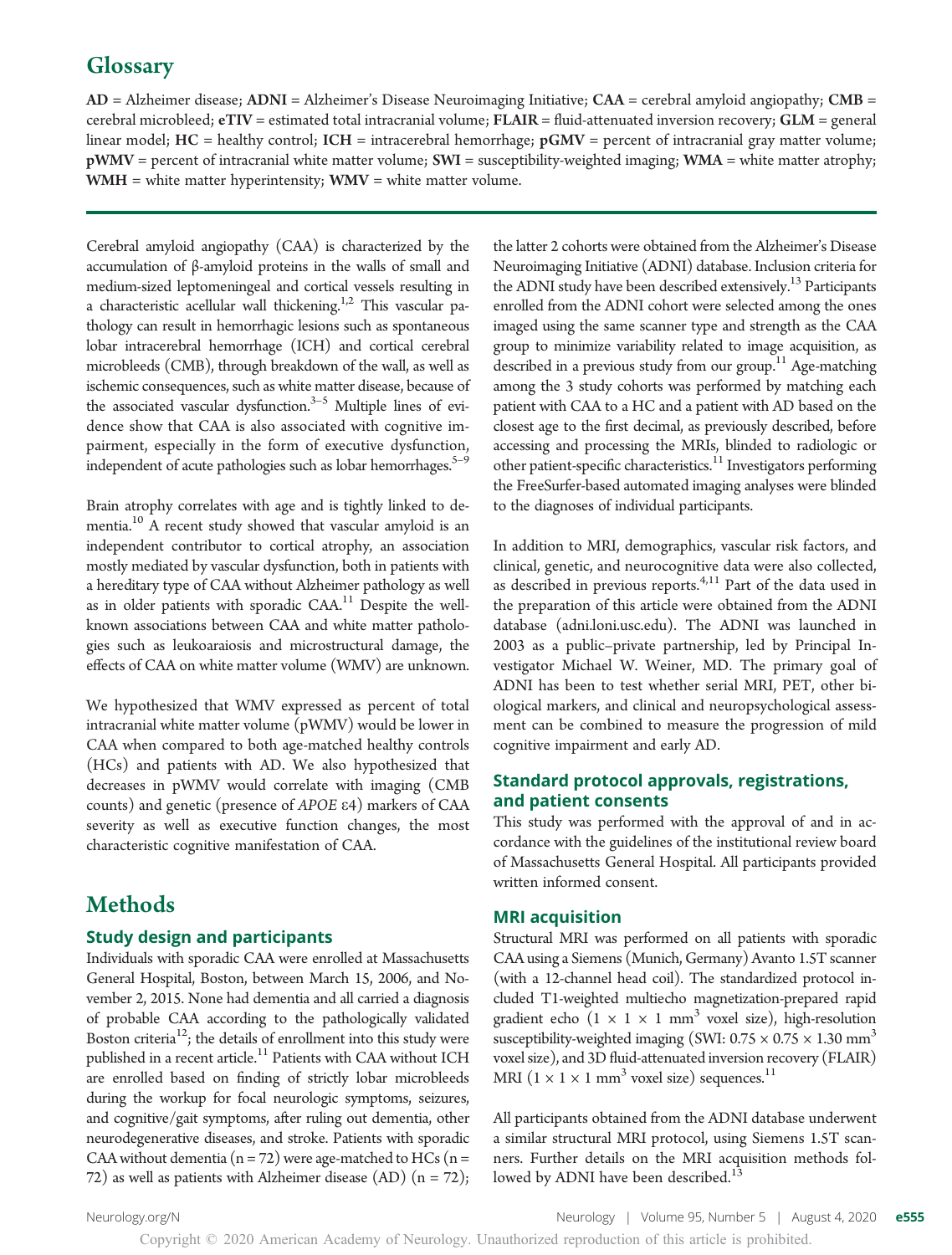## Image processing

Three-dimensional cortical and subcortical reconstruction was performed using the FreeSurfer software suite [\(www.](https://www.surfer.nmr.mgh.harvard.edu/) [surfer.nmr.mgh.harvard.edu; version 5.3.0\)](https://www.surfer.nmr.mgh.harvard.edu/).<sup>14-16</sup> FreeSurfer is a fully automated suite of tools used for the analysis of neuroimaging data and has been used extensively in the literature in order to elucidate the structural and functional properties of the brain.<sup>17</sup>

The WMV of each hemisphere was calculated and defined as the total volume inside the gray–white junction minus the volume of nonwhite matter structures enclosed, such as the ventricles and subcortical gray matter structures.<sup>18,19</sup> All WMV measurements were inspected manually to ensure their accuracy, and manual interventions (via control points) were performed, when necessary, as described previously.<sup>11</sup> Manual processing was performed blinded to other imaging and clinical data.

Additional variables measured were cortical gray matter volume and estimated total intracranial volume  $(eTIV).^{20}$  The latter allows for correction based on the variable head size of the individuals studied. To that end, all volumetric measures used in the current study were expressed as percent of eTIV, such as WMV percent of eTIV (pWMV). In order to assess the degree of CAA-related structural damage, the total number of lobar microbleeds was counted on high-resolution SWI MRIs, and white matter hyperintensity (WMH) volumes were calculated in 3D FLAIR MRIs using an in-house semiautomated algorithm. $11$  All measurements are based on previously validated published guidelines, and all results were examined visually to verify their accuracy. $21,22$ 

Other volumes were also expressed as a percentage of eTIV (i.e., percent of intracranial gray matter volume [pGMV] and pWMH). In patients with intracerebral hemorrhage (ICH), the aforementioned variables were obtained from the nonaffected hemisphere and multiplied by 2 to calculate their volume as a percentage of eTIV.<sup>11</sup>

#### Neurocognitive evaluation

Based on formal testing, neurocognitive scores were calculated among patients with probable CAA without dementia.<sup>9</sup> From the total of 72 patients with CAA, 61 underwent a standard neurocognitive battery. The remaining 11 declined detailed neurocognitive evaluation. Baseline characteristics (age, sex, vascular risk factors, APOE status, number of microbleeds, and pWMV) did not differ between the patients who consented to undergo cognitive testing and the ones who declined ( $p > 0.2$  for all comparisons). Verbal memory (immediate and delayed memory scores based on Hopkins Verbal Learning Test), processing speed (Trail-Making Test A, Symbol Substitution Test), and executive function (Trail-Making Test B, Digit Span Test backwards, verbal fluency test) were calculated as reported previously.<sup>9</sup> Each cognitive score was transformed into a z score by taking into account the mean and SD scores of the whole CAA cohort.<sup>9</sup>

#### Statistical analysis

Bivariate analyses were performed using  $\chi^2$  test for ratios and t tests for continuous variables. Data from all patients were entered in a general linear model (GLM) with pWMV as the dependent variable, group as a class variable, and other potential confounders as covariates. Tukey test was used to adjust for multiple comparisons among the 3 groups (CAA, AD, control). Age, sex, history of hypertension, microbleed counts, pGMV, pWMH volume, and presence of APOE <sup>e</sup>4 allele were predefined variables of interest based on prior research; therefore, their associations with pWMV were tested, in addition to being used as covariates in GLM and other multiple regression models. APOE status was available for 68 of 72 patients with CAA and all participants in the HC and AD groups. Multiple regression models were performed both including and excluding the presence of APOE <sup>e</sup>4 as a binary variable and the significant associations were unchanged. Results of models including APOE <sup>e</sup>4 status are provided in the text. Presence of hyperlipidemia and diabetes did not correlate with the diagnostic categories, imaging, genetic, and cognitive markers of interest, so these 2 risk factors were not included in final regression analyses in order to avoid overfitting of the models. We checked the assumptions required for multiple regression models using scatterplots, residual analysis, and variance inflation factor values and these analyses showed linear relationship between the outcome variable and the independent variables, normal distribution of residuals, and no multicollinearity. The z scores of neurocognitive tests were calculated as described previously.<sup>9</sup> The statistical analyses were performed using IBM SPSS software version 24 (IBM Corporation, Armonk, NY) and JMP statistical software (version 14; SAS Institute Inc., Cary, NC). A threshold for significance of  $p <$ 0.05 was used. All tests of significance were 2-tailed.

A separate GLM was calculated using the voxel-based morphometry toolbox of the Statistical Parametric Mapping (version 12) software, in order to schematically explore the regional differences in WMV among patients with CAA, HC, and patients with AD, after adjusting for age, sex, and  $eTIV.<sup>23</sup>$ Regional topographic maps were generated using a threshold of  $p < 0.001$ ; correction for multiple dependent comparisons was applied using the theory of Gaussian random fields.

#### Data availability

Any data not published within the article are available by request from a qualified investigator.

# Results

The study population consisted of 72 patients with probable CAA without dementia, 72 age-matched HCs, and 72 agematched patients with AD. Among the 72 patients with AD, 38 (52.8%) were in the early stages of the disease with a clinical dementia rating scale score of 0.5, and the remaining 34 had a clinical dementia rating scale of 1. Detailed characteristics for each cohort can be found in table 1.

e556 Neurology | Volume 95, Number 5 | August 4, 2020 [Neurology.org/N](http://neurology.org/n) Neurology.org/N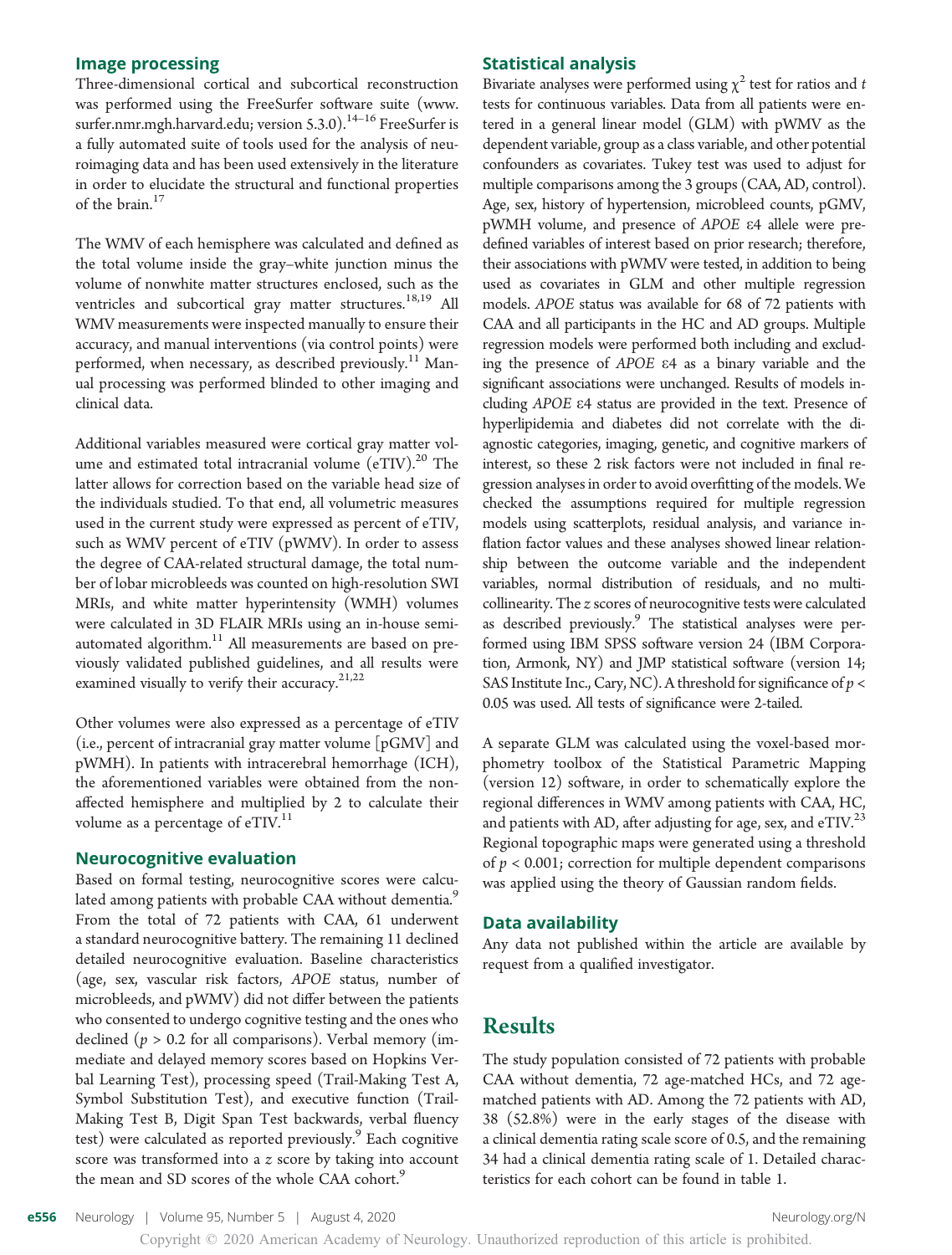Patients with CAA presented with significantly lower WMV expressed as a percentage of eTIV (pWMV) when compared to age-matched HCs and patients with AD ( $p < 0.0001$  for both analyses; table 1). Those differences were most pronounced in the occipital lobes in both comparisons (figure). In order to remove the potential confounding effects of ICH presence, the same analyses were repeated in 32 ICH-free patients with CAA. This group again displayed less pWMV (28.13 [SD 2.57]) when compared with 32 age-matched HCs and 32 agematched patients with AD ( $p < 0.0001$  and  $p = 0.004$ , respectively; table 1).

Diagnosis of CAA was independently associated with lower pWMV in a GLM adjusting for age, sex, pGMV, pWMH volume, presence of APOE <sup>e</sup>4, and presence of hypertension when compared to both HCs and patients with AD ( $p <$ 0.0001 for both associations, after correction for multiple comparisons; Tukey test). Within this model, higher age and presence of hypertension were significantly correlated with lower pWMV ( $p = 0.004$  and  $p = 0.027$ , respectively). Presence of APOE  $\varepsilon$ 4 was associated with lower pWMV ( $p =$ 0.016) whereas pWMH was not ( $p = 0.923$ ). We then added an interaction term between hypertension and disease status to this GLM in order to look for the presence of a significant interaction between these important variables of interest. There was a significant interaction between disease status and presence of hypertension ( $p = 0.03$ ) within this model. For this reason, we performed separate subgroup analyses within the groups of nonhypertensive and hypertensive patients with CAA and their matched controls to look for significant associations between CAA and pWMV. To that end, a subset of 32 nonhypertensive patients with CAA was compared to 32 nonhypertensive age-matched HCs and 32 nonhypertensive age-matched patients with AD. Similarly, a subset of 40 hypertensive patients with CAA was compared to 24 hypertensive age-matched HCs and 35 hypertensive age-matched patients with AD. The results remained unaltered in both cases; nonhypertensive and hypertensive patients with CAA had significantly lower pWMV (nonhypertensive CAA: 28.98 [SD 2.54]; hypertensive CAA: 27.16 [SD 2.45]) than their age-matched HCs and patients with AD (nonhypertensive cohorts:  $p = 0.0003$  and  $p = 0.013$ , respectively; hypertensive cohorts:  $p < 0.0001$  for both analyses; table 1).

Multiple regression models were performed on subsets of patients with CAA without ICH, as well as with and without hypertension, and their age-matched controls, in order to mitigate the confounding from potential widespread effects of these pathologies in CAA. Patients with CAA but no ICH again had significantly less pWMV than their age-matched HCs and patients with AD ( $p = 0.011$  and  $p = 0.003$ , respectively). Similarly, hypertensive as well as nonhypertensive patients with CAA showcased significantly lower pWMV when compared to their matched HCs and patients with AD (hypertensive cohorts:  $p = 0.0003$  and  $p = 0.0004$ , respectively; nonhypertensive cohorts:  $p = 0.048$  and  $p = 0.022$ ,

respectively). Overall, patients with CAA had significantly worse WMA than HCs and patients with AD when analyses were limited to both hypertensive and nonhypertensive cohorts but the differences were numerically more pronounced in the hypertensive CAA vs hypertensive AD/HC comparisons.

Within the CAA cohort, higher age and lobar microbleed counts were associated with lower pWMV ( $p = 0.0007$  and  $p = 0.031$ , respectively; table 2). Hypertensive patients with CAA also had significantly lower pWMV than nonhypertensive patients with CAA ( $p = 0.003$ ). The independent association between pWMV and lobar microbleed counts, within the CAA cohort, remained significant even after correcting for age, sex, hypertension, presence of APOE <sup>e</sup>4, presence of ICH, pGMV, and pWMH volume  $(p = 0.023)$ . In this model, higher age and presence of hypertension also correlated with lower pWMV ( $p = 0.006$  and  $p = 0.004$ , respectively).

Among the 61 patients with CAA who had detailed neurocognitive evaluation, higher pWMV correlated with better scores of cognitive speed and executive function, but not with memory tests ( $p = 0.024$ ,  $p = 0.025$ , and  $p = 0.655$ , respectively; table 2). Using the same multiple linear regression model as before, the independent correlation between higher pWMV and better scores of executive function persisted  $(p = 0.037)$ , but no independent association was found between pWMV and processing speed or verbal memory scores  $(p = 0.366$  and  $p = 0.181$ , respectively). Moreover, presence of APOE <sup>e</sup>4 and increased pWMH volume correlated with worse executive function scores ( $p = 0.038$  and  $p = 0.003$ , respectively).

# **Discussion**

Our study demonstrates that patients with a diagnosis of CAA have lower white matter volumes when compared with either age-matched HCs or patients with AD. Our results indicate that vascular amyloid is likely to cause white matter atrophy (WMA) independent of the effects of age, hypertension, and parenchymal AD pathology. WMA correlated independently with the number of cortical microbleeds, a well-established marker of disease severity in CAA, further supporting a cause–effect relationship between vascular amyloid pathology and WMA. Finally, the association between severity of WMA and worse executive scores in patients with CAA suggests that WMA might be an independent mediator of cognitive worsening in CAA.

The observation that patients with CAA had greater WMA than patients with AD supports the interpretation that cerebrovascular amyloid rather than accompanying parenchymal amyloid plaques is the predominant driver of white matter injury. Agematching is important to this interpretation, as age strongly correlates with brain atrophy. We also found a significant effect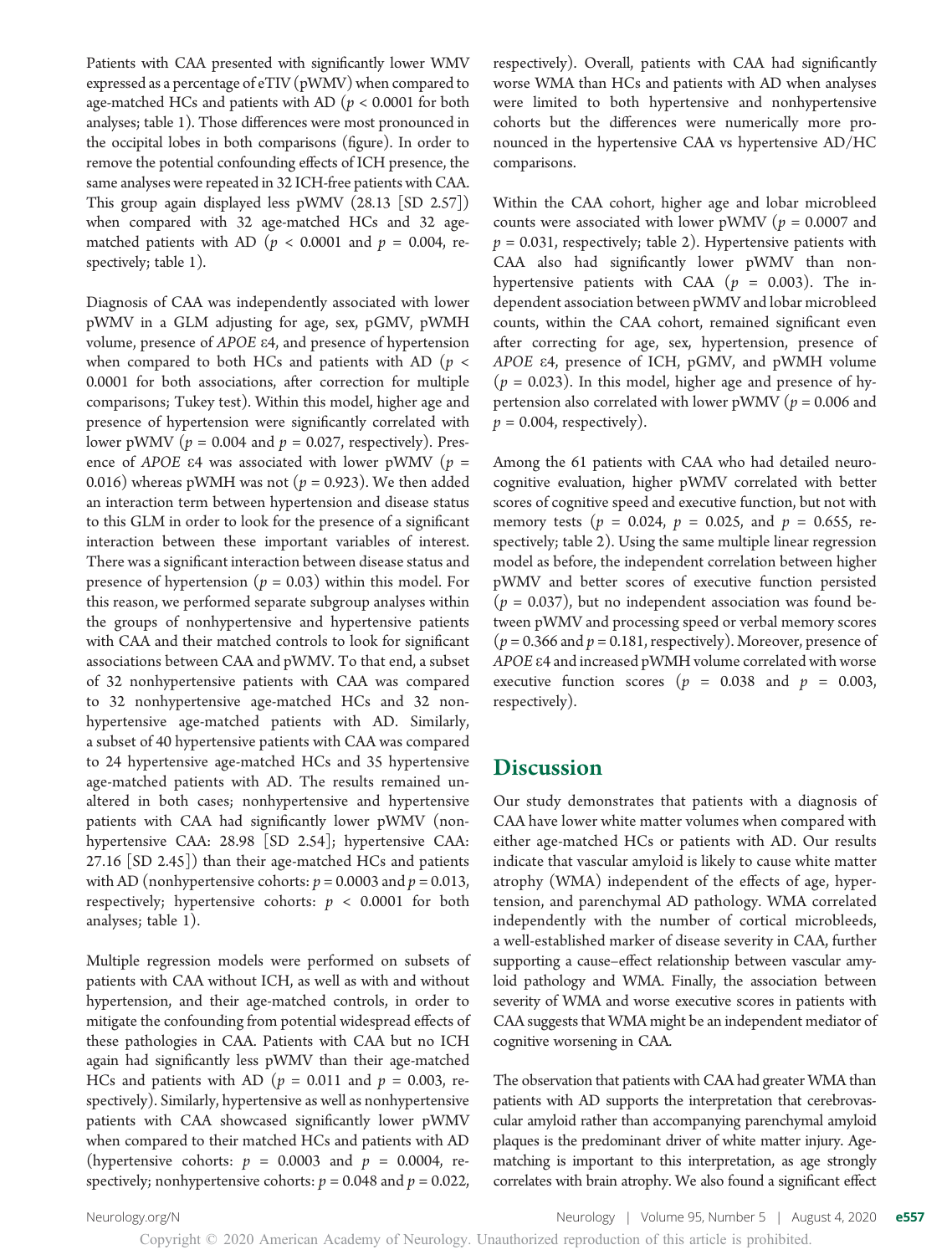|                                               | <b>Patients with CAA</b> | <b>Healthy controls</b> | Mean difference vs CAA (95% CI;<br>p value <sup>a</sup> or p value <sup>b</sup> ) | <b>Patients with AD</b> | Mean difference vs CAA (95% CI)<br>p value <sup>a</sup> or p value <sup>b</sup> ) |
|-----------------------------------------------|--------------------------|-------------------------|-----------------------------------------------------------------------------------|-------------------------|-----------------------------------------------------------------------------------|
| <b>All individuals</b>                        |                          |                         |                                                                                   |                         |                                                                                   |
| No. of individuals                            | 72                       | 72                      | $\qquad \qquad -$                                                                 | 72                      | $\overbrace{\phantom{1232211}}$                                                   |
| Age, y <sup>a</sup>                           | 70.08 (7.91)             | 70.79 (2.54)            | $-0.71$ ( $-1.97$ to 0.55; 0.471)                                                 | 70.08 (6.88)            | 0.00 (-0.23 to 0.24; 0.999)                                                       |
| Female <sup>b</sup>                           | 16 (22.22)               | 33 (45.83)              | 0.003                                                                             | 32 (44.44)              | 0.005                                                                             |
| Hypertension <sup>b</sup>                     | 40 (55.56)               | 24 (33.33)              | 0.007                                                                             | 35 (48.61)              | 0.40                                                                              |
| Hyperlipidemia <sup>b</sup>                   | 30 (41.67)               | 40 (55.56)              | 0.096                                                                             | 41 (56.94)              | 0.067                                                                             |
| Diabetes mellitus <sup>b</sup>                | 5(6.94)                  | 8(11.11)                | 0.38                                                                              | 5(6.94)                 | 1.00                                                                              |
| APOE $\varepsilon 4^{\rm b}$                  | 30 (44.12)               | 20 (27.78)              | 0.044                                                                             | 53 (73.61)              | 0.0004                                                                            |
| White matter volume, % of eTIV <sup>a</sup>   | 27.97 (2.63)             | 30.35 (2.31)            | $-2.38$ ( $-2.45$ to $-2.30$ ; $<0.0001$ )                                        | 29.54 (1.91)            | $-1.57$ (-1.74 to $-1.40$ ; <0.0001)                                              |
| Without intracerebral hemorrhage <sup>c</sup> |                          |                         |                                                                                   |                         |                                                                                   |
| No. of Individuals                            | 32                       | 32                      | $\overbrace{\phantom{12322111}}$                                                  | 32                      |                                                                                   |
| Age, y <sup>a</sup>                           | 70.92 (6.45)             | 70.92 (2.81)            | $0.00$ (-1.32 to 1.31; 1.000)                                                     | 70.92 (6.42)            | 0.00 (-0.02 to 0.00; 0.999)                                                       |
| White matter volume, % of eTIV <sup>a</sup>   | 28.13 (2.57)             | 30.95 (2.00)            | $-2.82$ ( $-3.03$ to $-2.61$ ; $\leq 0.0001$ )                                    | 29.73 (1.55)            | $-1.60$ ( $-1.98$ to $-1.23$ ; 0.004)                                             |
| Without hypertension <sup>d</sup>             |                          |                         |                                                                                   |                         |                                                                                   |
| No. of individuals                            | 32                       | 32                      | $\overbrace{\phantom{1232211}}$                                                   | 32                      | $\overbrace{\phantom{1232211}}$                                                   |
| Age, y <sup>a</sup>                           | 69.07 (7.36)             | 70.43 (3.33)            | $-1.36$ (-2.82 to 0.09; 0.344)                                                    | 69.38 (6.58)            | $-0.31$ ( $-0.60$ to $-0.03$ ; 0.857)                                             |
| White matter volume, % of eTIV <sup>a</sup>   | 28.98 (2.54)             | 31.09 (1.71)            | $-2.11$ (-2.40 to $-1.81$ ; 0.0003)                                               | 30.33 (1.51)            | $-1.35$ ( $-1.72$ to $-0.97$ ; 0.013)                                             |
| With hypertension <sup>e</sup>                |                          |                         |                                                                                   |                         |                                                                                   |
| No. of individuals                            | 40                       | 24                      |                                                                                   | 35                      | $\overbrace{\phantom{1232211}}$                                                   |
| Age, y <sup>a</sup>                           | 70.90 (8.32)             | 70.80 (1.92)            | 0.10 (-1.75 to 1.95; 0.944)                                                       | 70.33 (6.84)            | $0.57(0.26 - 0.88; 0.747)$                                                        |
|                                               |                          |                         |                                                                                   |                         |                                                                                   |

**Table 1** Comparisons among patients with cerebral amyloid angiopathy (CAA), healthy controls, and patients with Alzheimer disease (AD)

Abbreviations: CI <sup>=</sup> confidence interval; eTIV <sup>=</sup> estimated total intracranial volume.

APOE status was available in 68 patients with CAA and all participants in comparator groups. Values are mean (SD) or n (%) unless otherwise indicated.

APOE status was available in 68 patients with CAA and all participants in comparator groups. Values are mean (SD) or n (%) unless otherwise indicated.<br><sup>a.b</sup>Statistical difference vs CAA was expressed as <sup>a</sup>mean difference hyperlipidemia, diabetes mellitus, and APOE  $e4$ ). Healthy controls and patients with AD were age-matched to patients with CAA.

White matter volume, % of eTIV<sup>a</sup> 27.16 (2.45) 30.55 (2.29)  $-3.39$  (−3.57 to −3.2; <0.0001) 29.24 (1.90)  $-2.08$  (−2.21 to −1.95; <0.0001)

c Analysis after inclusion of patients with CAA who did not present with intracerebral hemorrhage compared to age-matched healthy controls and patients with AD.

<sup>d</sup> Analysis after inclusion of nonhypertensive patients with CAA compared to nonhypertensive age-matched healthy controls and patients with AD.

e Analysis after inclusion of hypertensive patients with CAA compared to hypertensive age-matched healthy controls and patients with AD.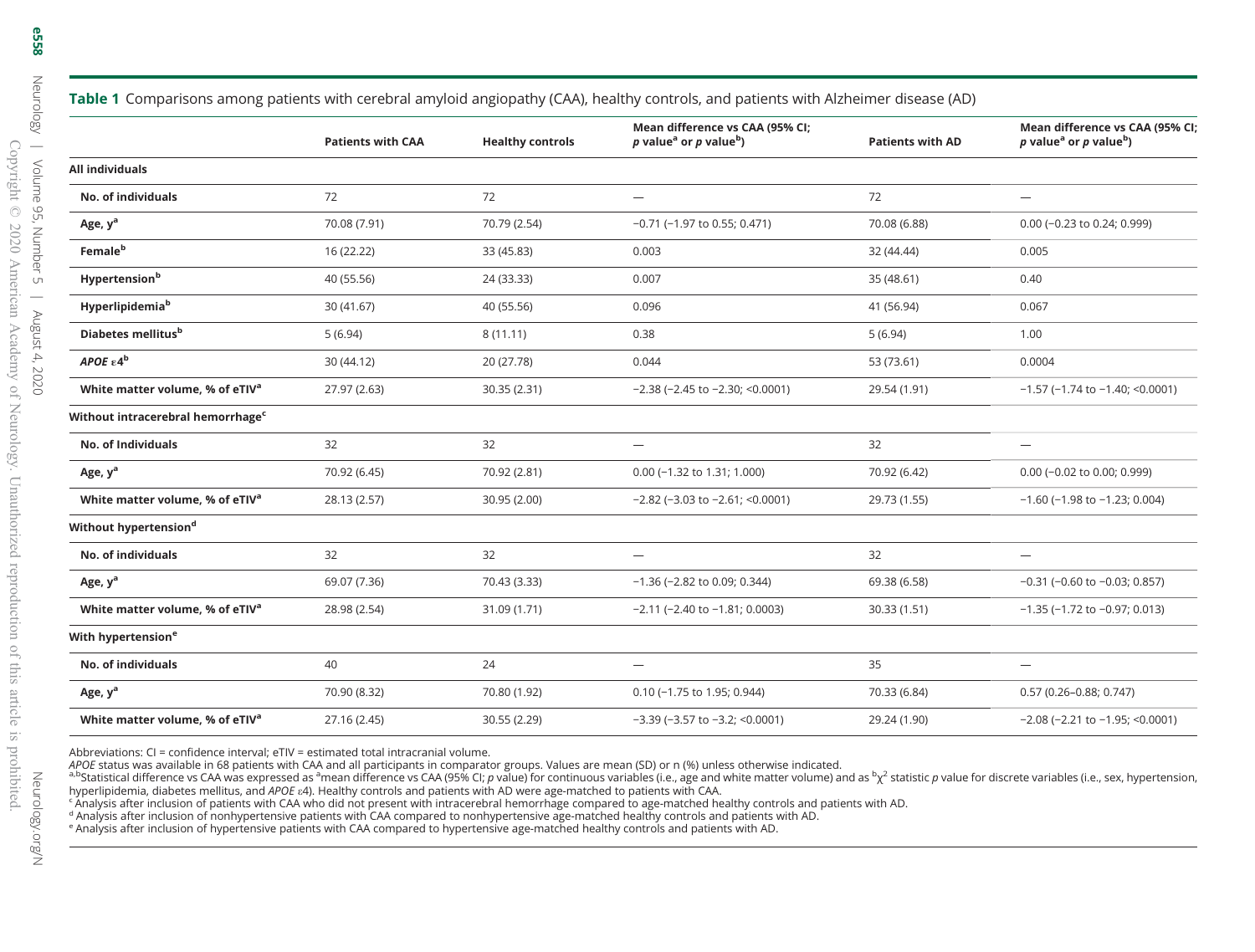Figure Regional white matter volume differences between a cohort of patients without dementia with probable cerebral amyloid angiopathy (CAA) and 2 other age-matched cohorts: a cohort of patients with Alzheimer disease (AD) and a healthy control cohort



Voxel-based morphometry through statistical parametric mapping 12 software was used to explore the regions where white matter volume (adjusted for age, sex, and total intracranial volume) was significantly lower in patients without dementia with probable CAA when compared to age-matched healthy controls and patients with AD (lighter colors correspond to regions of worse white matter atrophy in CAA). A general linear model was performed, and regional surface maps were generated using a threshold of  $p < 0.001$  (with additional correction for multiple comparisons).

of hypertension on WMA in CAA, but the association between CAA and WMA appeared independent of hypertension based on 3 analytic approaches: (1) the 32 patients with CAA without hypertension had lower pWMV compared to age-matched nonhypertensive HCs and patients with AD; (2) the 40 patients with CAA with hypertension had lower pWMV compared to age-matched hypertensive HCs and patients with AD and these differences appeared to be numerically more significant than differences found in nonhypertensive participants; (3) the association between CAA and WMA was independent of hypertension in multiple regression models. Another potential confounder is prior ICH, which might trigger WMA by perihematomal effects or remote Wallerian degeneration. In addition to using volumetric measures from the hemisphere without ICH in all comparisons, we repeated analyses in patients without ICH, once again finding similar results. Taken together, our results indicate that CAA-related WMA is independent of age, sex, AD pathology, hypertension, ICH, and APOE <sup>e</sup>4 status but hypertension and CAA might potentiate each other's effect on WMA. The latter finding, based on a post hoc analysis in our study, will need to be confirmed in larger studies as it also gives rise to intriguing questions about the mechanisms of interactions between hypertension and CAA. Potential hypotheses might include increased accumulation of vascular amyloid in the presence of hypertension or other mechanisms that might involve interactions of CAA and hypertension specifically potentiating the pathologic pathways that lead to white matter damage.

Lobar CMBs are tiny hemorrhagic lesions and well-established markers of CAA diagnosis and disease severity.<sup>21,24,25</sup> The observed association between higher lobar microbleed counts and lower pWMV further supports the causative role of CAA in WMA, suggesting a dose–response relationship with CAA disease severity. Our data also suggest an impact of CAArelated WMA on brain function, demonstrating a correlation with executive function and processing speed. CAA has been established as an independent contributor to dementia in the general population and in patients diagnosed with CAA during life.<sup>6,7,26</sup> The cognitive domains preferentially affected in CAA are executive function and processing speed, i.e., domains typically associated with subcortical tissue injury.<sup>27</sup> Episodic memory is less clearly affected in CAA and was not associated with WMA in the current analysis.<sup>7,9</sup> An important question to be addressed in larger data sets is which of the various markers of subcortical brain injury in CAA (such as WMH and altered diffusion tensor imaging properties along with the currently demonstrated WMA) identifies the predominant type of white matter injury most responsible for CAA-related cognitive dysfunction.

The physiologic mechanism for white matter injury in CAA has not been fully established but is likely mediated by vascular dysfunction and ischemia. CAA has been linked to alterations in vascular physiology such as impaired reactivity to physiologic stimulation and to other markers of white matter injury such as WMH and altered diffusion tensor

[Neurology.org/N](http://neurology.org/n) Neurology | Volume 95, Number 5 | August 4, 2020 e559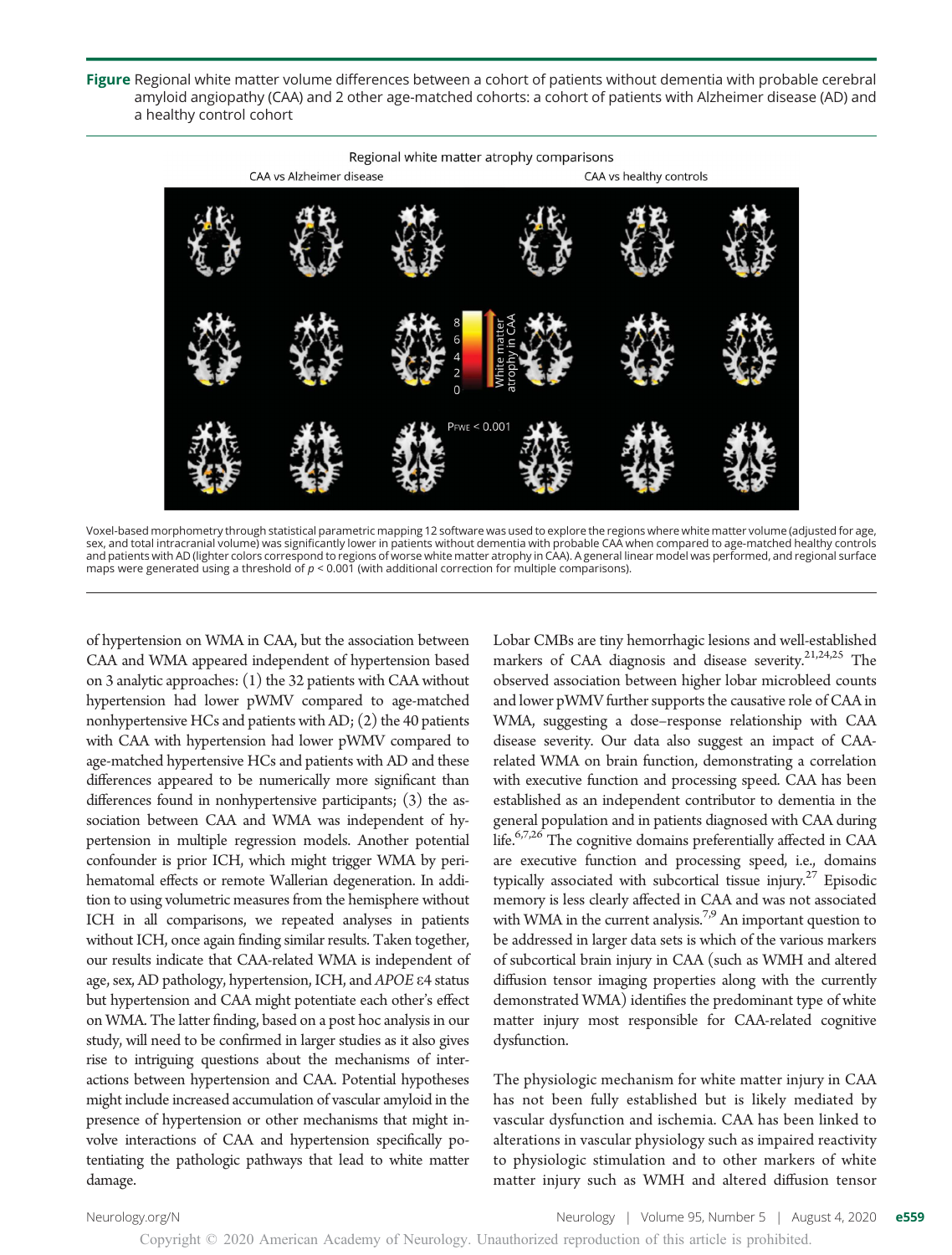Table 2 Bivariate associations between white matter volume, expressed as % of estimated total intracranial white matter volume (pWMV), and pertinent variables in patients with cerebral amyloid angiopathy (CAA)

|                                                                    | <b>Patients with CAA</b><br>$(n = 72)$ |
|--------------------------------------------------------------------|----------------------------------------|
| <b>Bivariate correlations of pWMV with</b><br>continuous variables |                                        |
| Age <sup>a</sup>                                                   | $-0.391; 0.0007$                       |
| Gray matter volume, % of eTIV <sup>a</sup>                         | 0.192; 0.107                           |
| White matter hyperintensity volume,<br>% of eTIV <sup>a</sup>      | $-0.084:0.484$                         |
| Lobar microbleeds <sup>a</sup>                                     | $-0.257; 0.031$                        |
| Verbal memory $z$ score <sup>a</sup> (n = 61)                      | 0.060:0.655                            |
| Processing speed z score <sup>a</sup> ( $n = 61$ )                 | 0.288: 0.024                           |
| Executive function z score <sup>a</sup> (n = 61)                   | 0.286; 0.025                           |
| Comparison of mean pWMV within<br>binary variables                 |                                        |
| Sex (female vs male) <sup>b</sup>                                  | $-0.18$ ( $-1.17$ to 0.81; 0.836)      |
| Hypertension (presence vs absence) <sup>b</sup>                    | $-1.82$ (-1.96 to $-1.69$ ; 0.003)     |
| Hyperlipidemia (presence vs absence) <sup>b</sup>                  | $0.45(0.21 - 0.69; 0.485)$             |
| Diabetes mellitus (presence vs<br>absence) <sup>b</sup>            | $-1.02$ ( $-1.70$ to $-0.34$ ; 0.115)  |
| APOE $\epsilon$ 4 (presence vs absence) <sup>b</sup> (n = 68)      | $-0.50$ ( $-0.63$ to $-0.37$ ; 0.437)  |
| Intracerebral hemorrhage (presence<br>vs absence)                  | $-0.29$ ( $-0.35$ to $-0.22$ ; 0.647)  |

Abbreviation: eTIV = estimated total intracranial volume.

 $a<sub>a</sub>$  Association reported as correlation coefficient;  $p$  value.

<sup>b</sup> Association reported as mean difference (95% confidence interval; p value).

imaging properties.<sup>9,28,29</sup> We note that WMA in the current study has a predilection for posterior white matter (figure), reminiscent of previous studies showing posterior predominance of microbleeds, WMH, and vascular amyloid itself. $30-32$  It might be hypothesized that more severe posterior vascular amyloid load consistently seen in CAA is causing more severe vascular dysfunction and resultant WMA in these posterior regions. In this context, the lack of a strong association between WMA and WMH volume is a notable and somewhat unexpected finding. This may simply reflect the modest sample size, but also raises the possibility that different mechanisms are responsible for these 2 types of injury. WMH is thought to represent tissue rarefaction whereas brain atrophy represents bona fide tissue loss. Although chronic CAA-related ischemia would be hypothesized to be the main cause of both WMA and WMH, there might be different mediators including preferential effects of CAA-related small lesions such as microbleeds or microinfarcts on WMA. This report is a first step establishing WMA as a consequence of CAA and a potential marker of disease severity, but it will require additional analyses (likely using larger cohorts) to elucidate the underlying mechanisms.

Our study has some limitations. The sample size is large relative to previous in-depth MRI-based studies of CAA, but nonetheless modest enough to limit the statistical power of subgroup analyses. CAA in these participants is diagnosed by pattern of hemorrhages rather than by neuropathology, but previous radiologic–pathologic validation analyses have demonstrated the Boston Criteria to have high specificity.<sup>12</sup> Residual confounding of the results by accompanying processes such as AD cannot be excluded and were addressed in the current analysis by direct comparison to an age-matched AD group imaged with the same scanner type and field strength. All patients with CAA were scanned in the same Siemens 1.5T scanner whereas HCs and patients with AD were scanned in Siemens 1.5T scanners at different centers. Even though scanners of the same brand and same field strength were used for this study, it would be ideal to reproduce the reported findings in future studies by enrolling patients with CAA and comparator groups at multiple sites using the exact same set of scanners. Furthermore, the multiple regression models used address the linear relationships between WMV and other variables of interest. However, it might be of value to also explore in future studies any potential nonlinear effects between the same variables, using larger cohorts. Finally, even though accessibility of imaging processing software in the clinical setting is an ongoing process, we hope that this study can serve as a stepping stone for the wider clinical utility of imaging markers such as WMA.

Overall, posterior-predominant WMA appears to be significantly more pronounced in CAA compared to HCs and AD. WMA in CAA also independently correlates with markers of CAA disease severity (CMB counts) and scores of executive function. WMA might thus represent an important mediator of the neurologic dysfunction related to CAA and a potential marker for future observational studies or a target for interventional trials of this largely untreatable disease.

#### Study funding

This study was made by possible through NIH grants. M.E. Gurol reports funding from NIH (NINDS NS083711). S.M. Greenberg reports funding from NIH (NINDS NS070834). Part of the data collection and sharing for this project was funded by the Alzheimer's Disease Neuroimaging Initiative (ADNI) (NIH Grant U01 AG024904) and DOD ADNI (Department of Defense award number W81XWH-12-2- 0012). ADNI is funded by the National Institute on Aging, the National Institute of Biomedical Imaging and Bioengineering, and through contributions from the following: AbbVie; Alzheimer's Association; Alzheimer's Drug Discovery Foundation; Araclon Biotech; BioClinica, Inc.; Biogen; Bristol-Myers Squibb Company; CereSpir, Inc.; Cogstate; Eisai Inc.; Elan Pharmaceuticals, Inc.; Eli Lilly and Company; EuroImmun; F. Hoffmann-La Roche Ltd. and its affiliated company Genentech, Inc.; Fujirebio; GE Healthcare; IXICO Ltd.; Janssen

e560 Neurology | Volume 95, Number 5 | August 4, 2020 [Neurology.org/N](http://neurology.org/n)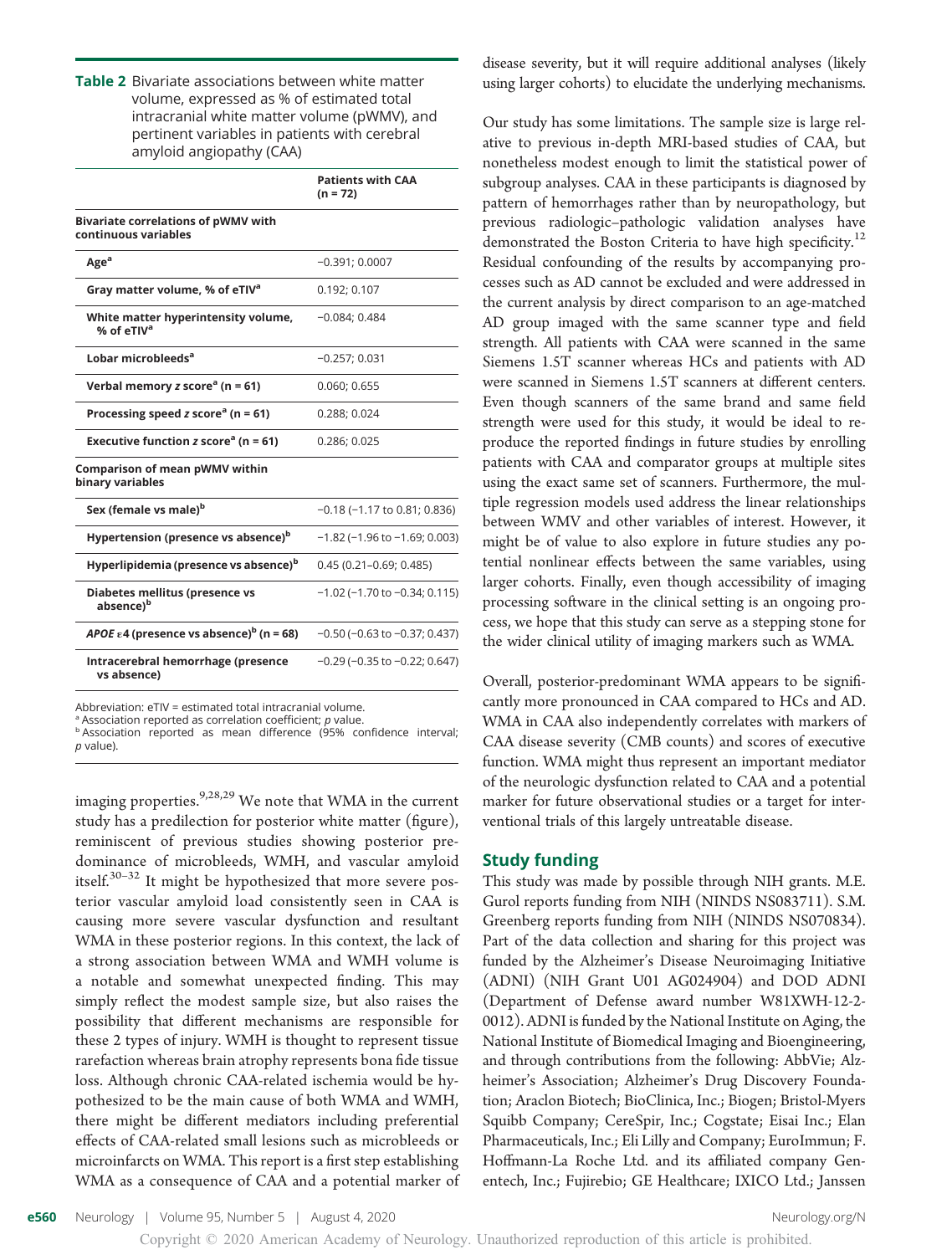Alzheimer Immunotherapy Research & Development, LLC; Johnson & Johnson Pharmaceutical Research & Development LLC; Lumosity; Lundbeck; Merck & Co., Inc.; Meso Scale Diagnostics, LLC; NeuroRx Research; Neurotrack Technologies; Novartis Pharmaceuticals Corporation; Pfizer Inc.; Piramal Imaging; Servier; Takeda Pharmaceutical Company; and Transition Therapeutics. The Canadian Institutes of Health Research is providing funds to support ADNI clinical sites in Canada. Private sector contributions are facilitated by the Foundation for the NIH ([fnih.org](http://www.fnih.org)). The grantee organization is the Northern California Institute for Research and Education and the study is coordinated by the Alzheimer's Therapeutic Research Institute at the University of Southern California. ADNI data are disseminated by the Laboratory for Neuroimaging at the University of Southern California.

#### **Disclosures**

P. Fotiadis, Y.D. Reijmer, S.J. Van Veluw, S. Martinez-Ramirez, F.I. Karahanoglu, E. Gokcal, K.M. Schwab, J.N. Goldstein, J. Rosan, and A. Viswanathan report no disclosures relevant to the manuscirpt. S.M. Greenberg reports funding from NIH (NINDS NS070834) M.E. Gurol reports funding from NIH (NINDS NS083711). Go to [Neurology.org/N](https://n.neurology.org/lookup/doi/10.1212/WNL.0000000000010017) for full disclosures.

## Publication history

Received by Neurology November 20, 2018. Accepted in final form January 10, 2020.

#### Appendix Authors

| <b>Name</b>                               | Location                                                                                                                                       | Contribution                                                                                                                                                      |
|-------------------------------------------|------------------------------------------------------------------------------------------------------------------------------------------------|-------------------------------------------------------------------------------------------------------------------------------------------------------------------|
| <b>Panagiotis</b><br><b>Fotiadis, BSc</b> | Hemorrhagic Stroke<br>Research Program,<br>Department of<br>Neurology,<br>Massachusetts General<br>Hospital, Harvard Medical<br>School, Boston | Literature search, figures,<br>study design, data<br>collection, imaging data<br>analysis, statistical<br>analysis, data<br>interpretation,<br>manuscript writing |
| Yael D.<br>Reijmer, PhD                   | Hemorrhagic Stroke<br>Research Program,<br>Department of<br>Neurology,<br>Massachusetts General<br>Hospital, Harvard Medical<br>School, Boston | Literature search, imaging<br>data analysis, critical<br>review of the manuscript                                                                                 |
| Susanne J. Van<br>Veluw, PhD              | Hemorrhagic Stroke<br>Research Program,<br>Department of<br>Neurology,<br>Massachusetts General<br>Hospital, Harvard Medical<br>School, Boston | literature search, imaging<br>data analysis, critical<br>review of the manuscript                                                                                 |
| Sergi<br><b>Martinez-</b><br>Ramirez, MD  | Hemorrhagic Stroke<br>Research Program,<br>Department of<br>Neurology,<br>Massachusetts General<br>Hospital, Harvard Medical<br>School, Boston | Imaging data analysis,<br>critical review of the<br>manuscript                                                                                                    |

| <b>Appendix</b> (continued)               |                                                                                                                                                |                                                                                                                                                                   |  |  |  |
|-------------------------------------------|------------------------------------------------------------------------------------------------------------------------------------------------|-------------------------------------------------------------------------------------------------------------------------------------------------------------------|--|--|--|
| Name                                      | Location                                                                                                                                       | Contribution                                                                                                                                                      |  |  |  |
| <b>Fikret Isik</b><br>Karahanoglu,<br>PhD | Hemorrhagic Stroke<br>Research Program,<br>Department of<br>Neurology,<br>Massachusetts General<br>Hospital, Harvard Medical<br>School, Boston | Literature search, imaging<br>data analysis, critical<br>review of the manuscript                                                                                 |  |  |  |
| Elif Gokcal,<br>МD                        | Hemorrhagic Stroke<br>Research Program,<br>Department of<br>Neurology,<br>Massachusetts General<br>Hospital, Harvard Medical<br>School, Boston | Literature search, imaging<br>data analysis, critical<br>review of the manuscript                                                                                 |  |  |  |
| Kristin M.<br>Schwab, BA                  | Hemorrhagic Stroke<br>Research Program,<br>Department of<br>Neurology,<br>Massachusetts General<br>Hospital, Harvard Medical<br>School, Boston | Data collection, critical<br>review of the manuscript                                                                                                             |  |  |  |
| Joshua N.<br>Goldstein.<br>MD, PhD        | Division of Neurocritical<br>Care and Emergency<br>Neurology,<br>Massachusetts General<br>Hospital, Harvard Medical<br>School, Boston          | Data collection, critical<br>review of the manuscript                                                                                                             |  |  |  |
| Jonathan<br>Rosand, MD,<br>MSc            | Division of Neurocritical<br>Care and Emergency<br>Neurology,<br>Massachusetts General<br>Hospital, Harvard Medical<br>School, Boston          | Data collection, critical<br>review of the manuscript                                                                                                             |  |  |  |
| Anand<br>Viswanathan,<br>MD, PhD          | Hemorrhagic Stroke<br>Research Program,<br>Department of<br>Neurology,<br>Massachusetts General<br>Hospital, Harvard Medical<br>School, Boston | Data collection, critical<br>review of the manuscript                                                                                                             |  |  |  |
| Steven M.<br>Greenberg,<br>MD, PhD        | Hemorrhagic Stroke<br>Research Program,<br>Department of<br>Neurology,<br>Massachusetts General<br>Hospital, Harvard Medical<br>School, Boston | Data collection, data<br>interpretation,<br>manuscript writing                                                                                                    |  |  |  |
| M. Edip Gurol,<br>MD, MSc                 | Hemorrhagic Stroke<br>Research Program,<br>Department of<br>Neurology,<br>Massachusetts General<br>Hospital, Harvard Medical<br>School, Boston | Literature search, figures,<br>study design, data<br>collection, imaging data<br>analysis, statistical<br>analysis, data<br>interpretation,<br>manuscript writing |  |  |  |

#### Appendix 2 Coinvestigators

A complete listing of ADNI investigators can be found in the coinvestigators list at [links.lww.com/WNL/B135](http://links.lww.com/WNL/B135).

## References

1. Gurol ME, Greenberg SM. Cerebral amyloid angiopathies. In: Caplan LR, Biller J, eds. Uncommon Causes of Stroke. 3rd ed. Cambridge: Cambridge University Press; 2018: 534–544.

[Neurology.org/N](http://neurology.org/n) **Neurology | Volume 95, Number 5 | August 4, 2020 e561**